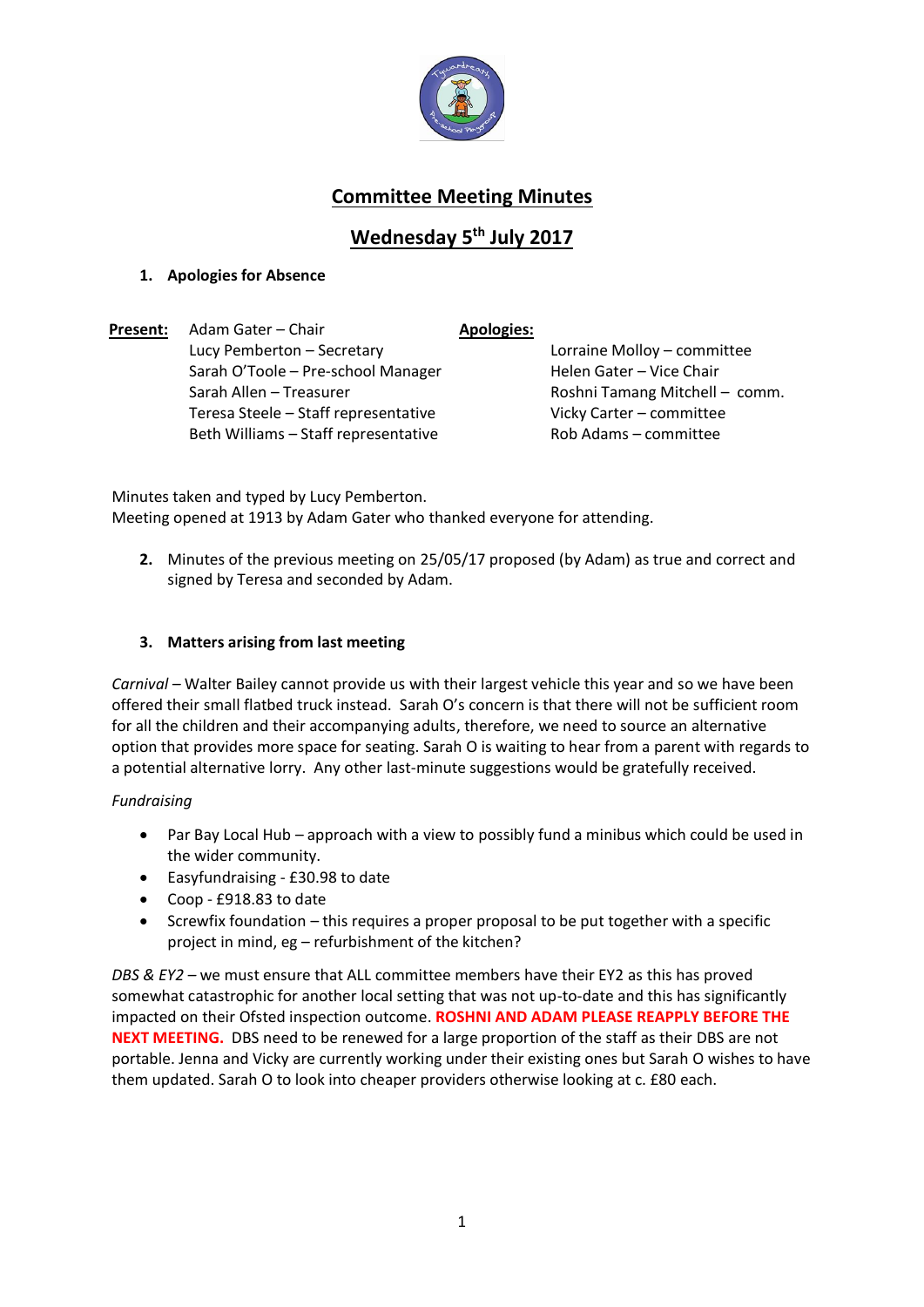

*State of the garden* – Working party dates – Fri 11thAug from 12 noon, Sat 12th Aug, Fri 18th& Sat 19thAug. Job list:

- veg garden cover over with black plastic to suppress the weeds and then plant some raspberry canes, etc.
- Fence and climbing frame needs repainting
- Fence needs repairing after the Fete
- grass strimming
- ivy removal from building façade
- no-mans-land area vegetation removal
- any other jobs inside that can be tacked onto the list Sarah?

*Mud kitchen* – Sarah O has started to make one with the kids but has found a nice one for £65 that she'd like to purchase in addition.

### **4. Finance Report**

See Sarah's report.

Lucy, Adam and Sarah A to compile a letter to historical debtors with a final warning that we will commence small claims court if bill remains unpaid, however with an option to start a payment plan to clear their debts.

Trustees are now Sarah A, Adam, Lucy & Lorraine.

**Sarah hates the finance!** 

## **5. Pre-school Manager's Report**

See Sarah's report.

Minibus – Adam suggested we ask CHICKS if we could borrow/rent their minibuses. We would need to purchase car seats as well though whatever path we choose. These would need storage space as well.

#### **6. Dates for the Diary**

Par Carnival – Sat 15<sup>th</sup> July – Hungry Caterpillar and mini-beasts!

End of Term party Wed 26<sup>th</sup> July Village Hall 12.30-2.30pm

AGM in November TBC

#### **7. Any Other Business**

Tap is broken in the loo – needs fixing. – Adam? Cooker broken but not a priority! Maybe look into the cost of a new one? Graded appliance as a cheaper option?

#### **8. Date of Next Meeting**

September TBC.

Sub-committee to meet to discuss pay review prior to AGM in November.

#### Meeting finished at 20.30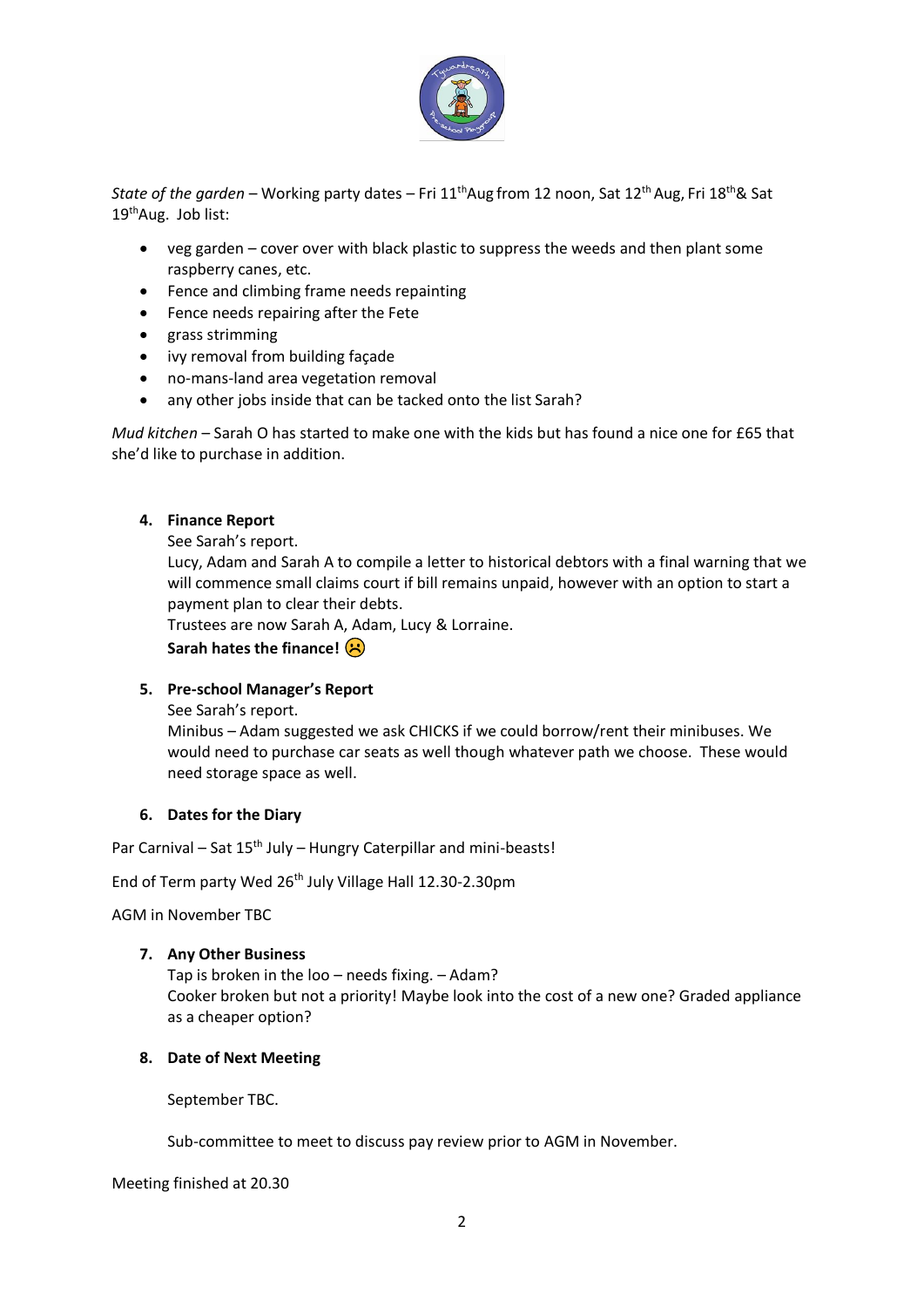

### **Wednesday 5th July 2017 – Financial Report**

| <b>Current Account (CA) balance</b>               | £9537.18 (includes £5,000 borrowed from CF)                                                                                        |
|---------------------------------------------------|------------------------------------------------------------------------------------------------------------------------------------|
|                                                   | Includes wages @ £4700 due to leave account tomorrow.                                                                              |
| <b>Contingency (CF) Account balance</b><br>£20k+) | £13,440.04 (should be one term's running fees @ approx.                                                                            |
| Total                                             | £22,266.02                                                                                                                         |
| <b>Overdue invoices total</b>                     | £3664.00                                                                                                                           |
| <b>Current Pre-Schoolers debts</b>                | £2050.49 ** We have just reached an invoice due date and<br>have had some payments we haven't banked yet, so not actually this bad |

**Former pre-schoolers debts £1613.51**

I still haven't done the letters for the old debt of children who have left.

I still can't get on to our Lloyds online banking. I sent the form off about 10 weeks ago. I spoke to Lloyds today, they haven't got the form, so I have printed another today but will need to get all the signatories to sign it before I can send it off. They said once they receive the form it should take 7-10 working days.

June invoices went out with new price increase of 50p per session to £9.50. 72 sessions a week for June were invoiced, so that brings in an extra £36.00 a week. July will be the same, obviously sessions decrease in September.

Craft paint ordered – cost £ 80.00 – bargain!

Pensions staging date has now gone and all staff have been Auto Enrolled into the pension scheme with NEST. Because I (Sarah) am the only staff member who gets a regular wage, the deductions have started from my account. Other staff are eligible on months where they earn over £833. We also have to make employer contributions, as well as the staff making employee contributions, unless they 'Opt Out' (one staff member has done this, and another has never earnt over the threshold).

The Charity Commission report has been submitted online, following the return of the bank accounts from the accountant.

BT Phone and Broadband – After a lot of research by Lucy and myself, we changed over from BT Residential to BT Business, our previous package was £47.00 per month but did not include mobiles in our anytime calls. We were paying £55 DD per month for Broadband, line rental and calls. We are now on a plan, which is fixed contact for 24 months £29.90 per month plus VAT (£15.90 line rental,